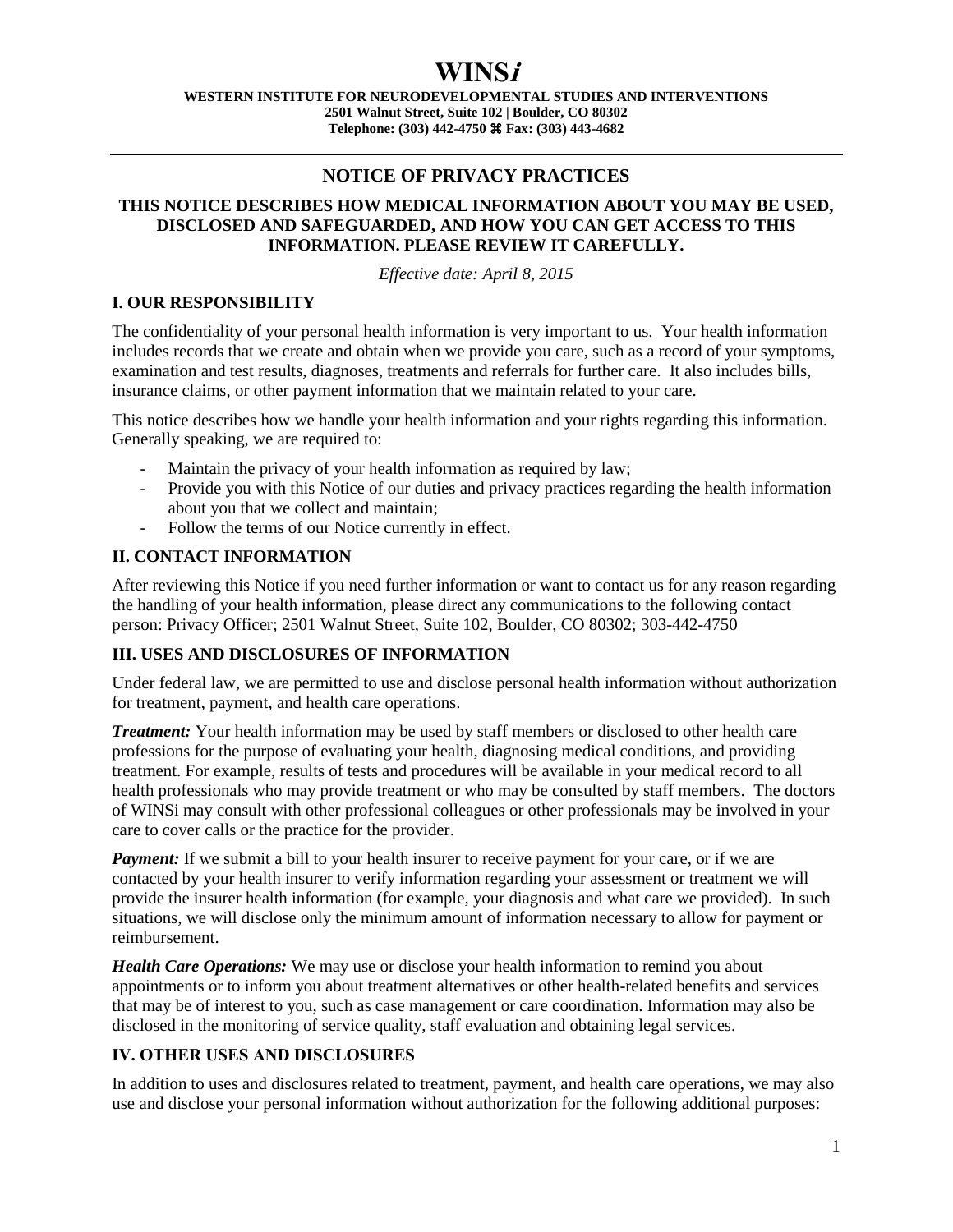#### **WINS<sup>i</sup> WESTERN INSTITUTE FOR NEURODEVELOPMENTAL STUDIES AND INTERVENTIONS 2501 Walnut Street, Suite 102 | Boulder, CO 80302 Telephone: (303) 442-4750 Fax: (303) 443-4682**

*Business Associates:* We may share health information about you with business associates who are performing services on our behalf. For example, we may contract with a company to service and maintain our computer systems, or to do our billing. Our business associates are obligated to safeguard your health information. We will share with our business associates only the minimum amount of personal health information necessary for them to assist us.

*Individuals Involved in Your Care or Payment for Your Care:* Unless you object, we may disclose to a member of your family, a close friend, or a personal representative, your protected health information that directly relates to that person's involvement in your health care. If you are unable to agree or object to such a disclosure, we may disclose such information as necessary if we determine that it is in your best interest based on our professional judgment.

*Minors:* If you are an unemancipated minor under Colorado law, we may disclose health information about you to a parent, guardian, or other person acting in loco parentis, in accordance with our legal and ethical responsibilities.

*Parents:* If you are a parent of an unemancipated minor, and are acting as the minor's personal representative, we may disclose health information about your child to you under certain circumstances. For example, if we are legally required to obtain your consent as your child's personal representative in order for your child to receive care from us, we may disclose health information about your child to you.

In some circumstances, we may not disclose health information about an unemancipated minor to you. For example, if your child is legally authorized to consent to treatment (without separate consent from you), consents to such treatment, and does not request that you be treated as his or her personal representative, we may not disclose health information about your child to you without your child's written authorization.

*Family Members and Friends:* Protected health information may be provided to family members or friends without the client's consent.

*Personal Representative:* If you are an adult or emancipated minor, we may disclose health information about you to a personal representative authorized to act on your behalf in making decisions about your health care.

*Public Safety:* Consistent with our legal and ethical obligations, we may disclose health information about you based on a good faith determination that such disclosure is necessary to prevent a serious and imminent threat to the public or to identify or apprehend an individual sought by law enforcement.

*Required By Law:* We may disclose health information about you as required by federal, state, or other applicable law. This may include, but is not limited to: 1) reporting child abuse or neglect; 2) when there is a legal duty to warn or take action due to an imminent danger to others; 3) when the client is a danger to self or others or is gravely disabled; 4) when a person may have been exposed to a communicable disease or who is otherwise at risk of spreading a disease or condition; 5) when court ordered to release information; 6) when a coroner is investigating the client's death; or 7) for health care system oversight, government healthcare benefit programs or regulatory compliance

*Crimes on the Premises or Observed by the Provider:* Law enforcement will be notified of crimes that are observed by the provider or the provider's staff.